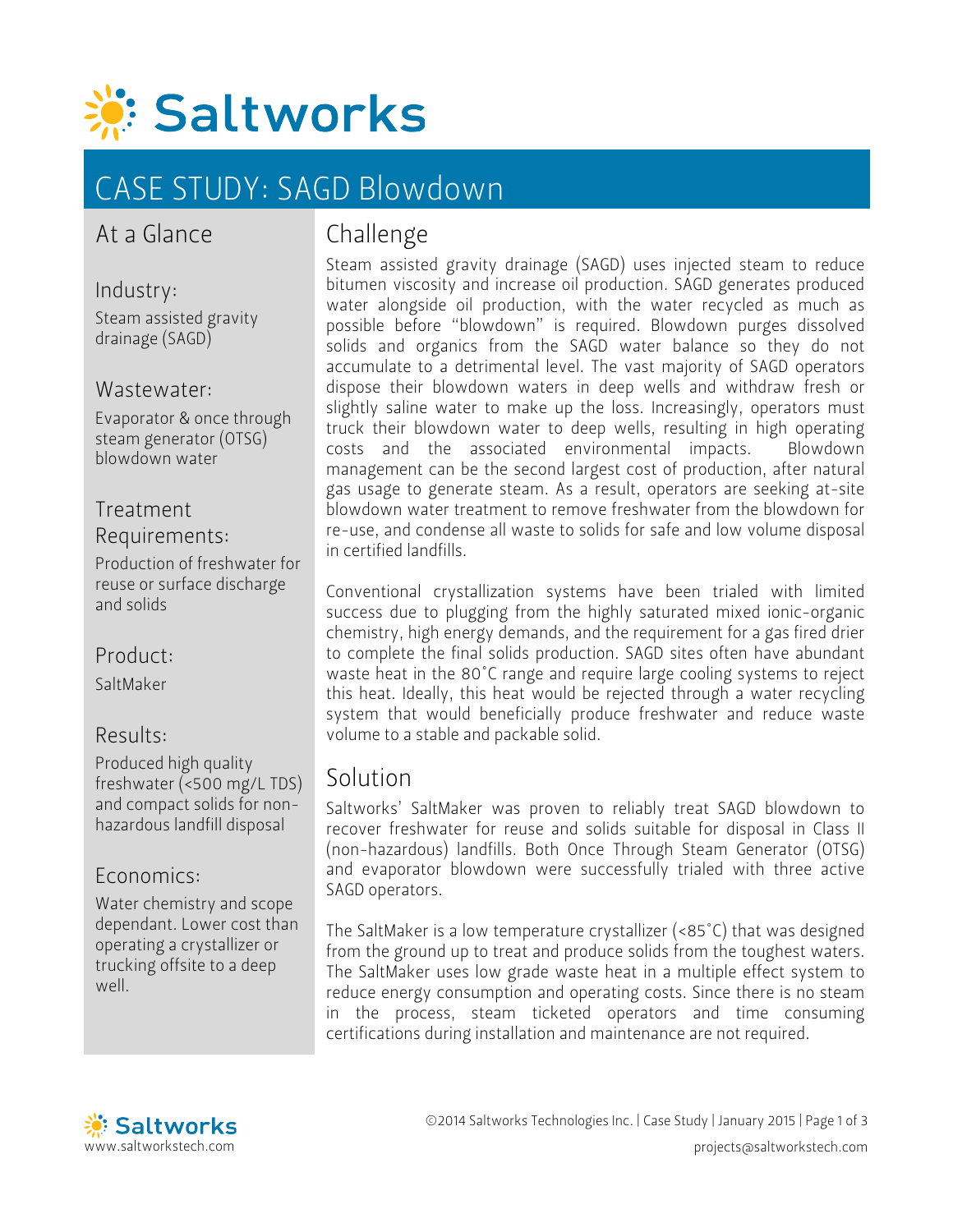

## CASE STUDY: SAGD Blowdown

The SaltMaker uses humidification-dehumidification (HDH) principles for low temperature operation, providing three fundamental design benefits at the expense of footprint: (1) process components built from engineered plastics removing corrosion concerns and "sticking" concerns; (2) high circulation rates providing a scouring effect on highly saturated flows; and (3) sensible heat transfer in place of boiling, removing troublesome tube scaling.

The SaltMaker incorporates full automation and intelligent cleaning operation that measures scaling potential and initiates automated cleaning cycles prior to irreversible scaling. The modular design is based on ISO shipping container blocks for low cost, rapid dispatch, installation, and expansion. Modules may be removed for inspection by use of a simple trolley without confined spaces. A standard S100 SaltMaker has a capacity of 100 m3 /day water removed with the footprint of four 40ft ISO shipping containers. Larger plants can be assembled from the low cost, mass produced S100 blocks. The SaltMaker is a repeatable, scalable solution to an industry previously based on more costly, custom "site stick built" systems

## Results

Three different sources of SAGD evaporator blowdown were tested, alongside one source of OTSG blowdown. The SaltMaker consistently and reliably operated 24/7 on 80°C heat. Saltworks' patented nonscaling design and self cleaning systems were paramount. In addition, when coupled with the SaltMaker's patented low temperature solids production and extraction system, the plant solved a major SAGD problem: continuous solidification and extraction of both ionic and organic components preventing accumulation that results in gelling or plugging of conventional systems. The project results are as follows:

- High quality freshwater recovered (<500 mg/L TDS)
- Solids reliably and continuously produced and extracted. Analytical testing demonstrated solids met applicable requirements (e.g., paint filter test, leachable metals and BTEX, pH, and flashpoint) for disposal at a non-hazardous Class II landfill
- Concentrated blowdown reached saturation at around 413,000 mg/L TDS
- Reliable operation and non-scaling / no-plugging with automated self cleaning, confirmed by complete plant autopsies after each trail
- $\bullet$  Use of 80°C heat and recycling of the heat through multiple effects for energy efficiency



www.saltworkstech.com

projects@saltworkstech.com